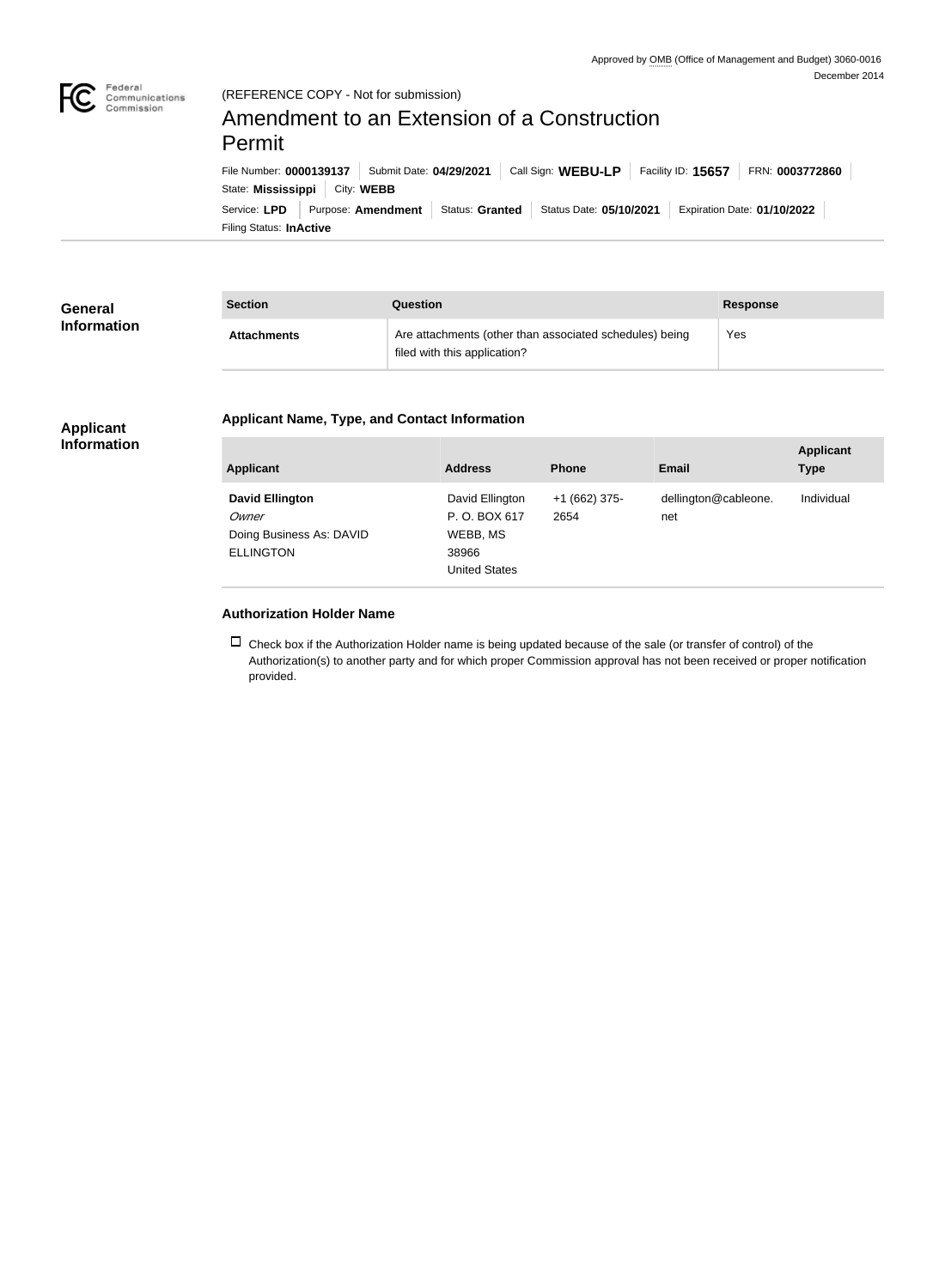| <b>Contact</b>                | <b>Contact Name</b>                                              | <b>Address</b>                                                          | <b>Phone</b>      | <b>Email</b>             | <b>Contact Type</b>  |
|-------------------------------|------------------------------------------------------------------|-------------------------------------------------------------------------|-------------------|--------------------------|----------------------|
| <b>Representatives</b><br>(1) | <b>David Ellington</b><br>Owner<br><b>Ellington Broadcasting</b> | David Ellington<br>PO Box PO Box 617<br>Webb, MS 38966<br>United States | +1 (662) 375-2654 | dellington@cableonel.net | <b>Station Owner</b> |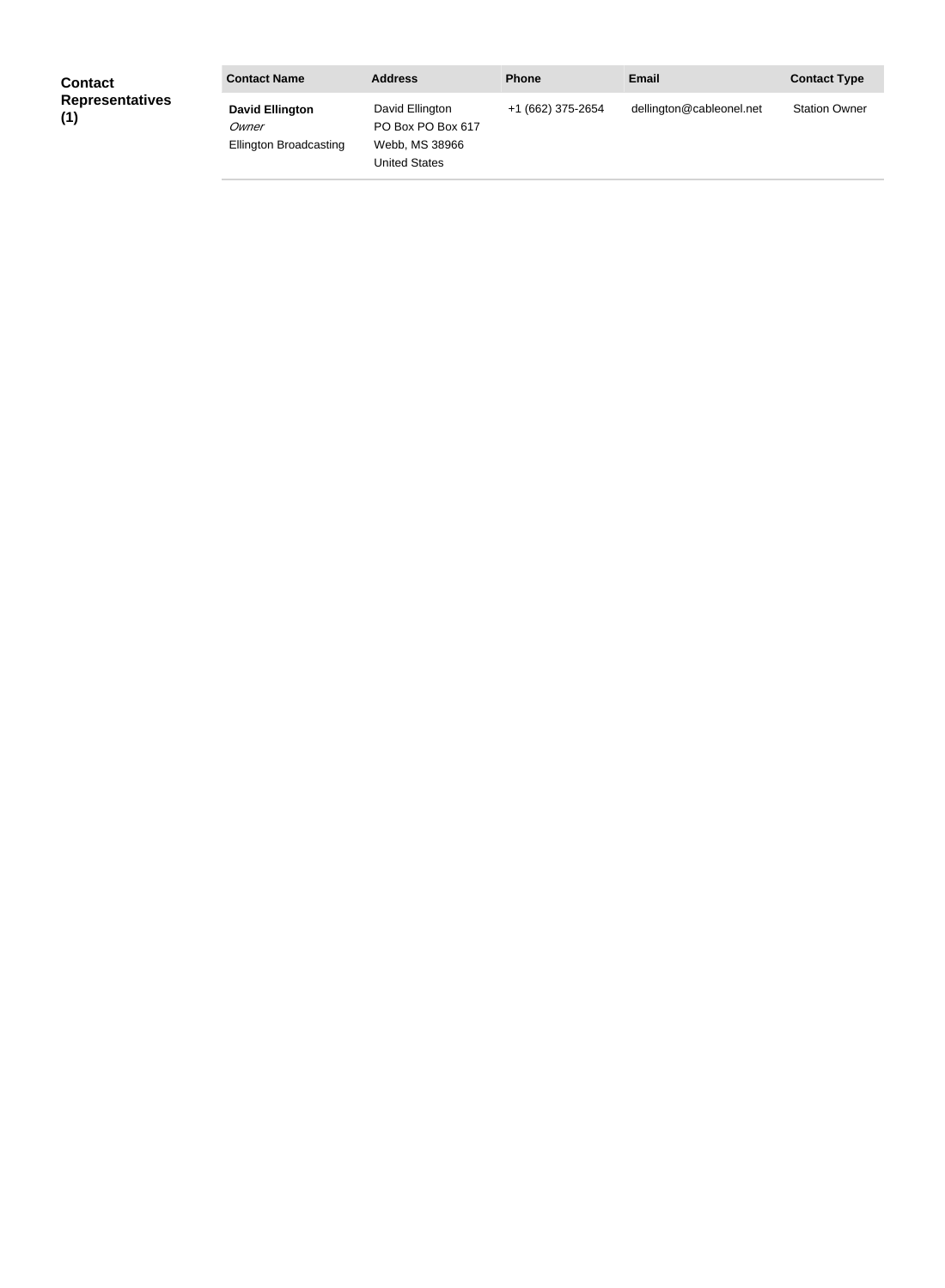# **Tolling Questions**

| <b>Section</b>                                                       | Question                                                                                     | <b>Response</b> |
|----------------------------------------------------------------------|----------------------------------------------------------------------------------------------|-----------------|
| Applicant certifies that construction cannot<br>be completed due to: | Legal reasons beyond station's control (e.g., litigation,<br>international coordination):    |                 |
|                                                                      | Severe financial hardship (e.g., bankruptcy, negative cash<br>flow):                         |                 |
|                                                                      | other reasons (e.g., natural disasters):                                                     | Yes             |
|                                                                      | Has the construction period for this station been previously<br>extended?                    | No.             |
|                                                                      | Applicant requests that the time within which to complete<br>construction be extended until: | 09/30<br>/2021  |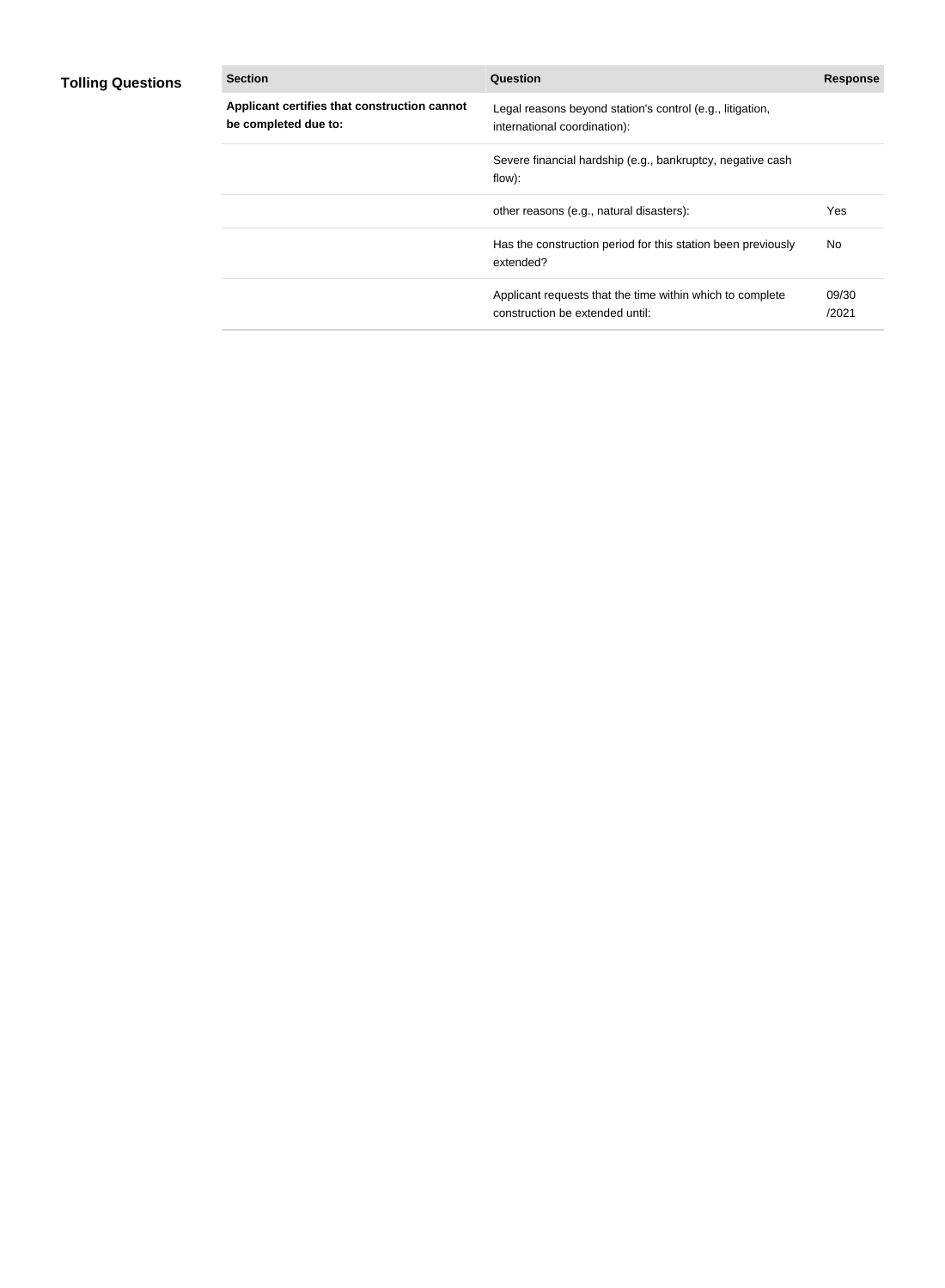| <b>Certification</b> | <b>Section</b>                                    | <b>Question</b>                                                                                                                                                                                                                                                                                                                                                                                                                                                                                                                                                                                                                                                                                                                                                                                                                                           | <b>Response</b>                               |
|----------------------|---------------------------------------------------|-----------------------------------------------------------------------------------------------------------------------------------------------------------------------------------------------------------------------------------------------------------------------------------------------------------------------------------------------------------------------------------------------------------------------------------------------------------------------------------------------------------------------------------------------------------------------------------------------------------------------------------------------------------------------------------------------------------------------------------------------------------------------------------------------------------------------------------------------------------|-----------------------------------------------|
|                      | <b>General Certification</b><br><b>Statements</b> | The Applicant waives any claim to the use of any particular<br>frequency or of the electromagnetic spectrum as against the<br>regulatory power of the United States because of the<br>previous use of the same, whether by authorization or<br>otherwise, and requests an Authorization in accordance with<br>this application (See Section 304 of the Communications Act<br>of 1934, as amended.).                                                                                                                                                                                                                                                                                                                                                                                                                                                       |                                               |
|                      |                                                   | The Applicant certifies that neither the Applicant nor any<br>other party to the application is subject to a denial of Federal<br>benefits pursuant to §5301 of the Anti-Drug Abuse Act of<br>1988, 21 U.S.C. §862, because of a conviction for<br>possession or distribution of a controlled substance. This<br>certification does not apply to applications filed in services<br>exempted under §1.2002(c) of the rules, 47 CFR. See §1.<br>2002(b) of the rules, 47 CFR §1.2002(b), for the definition of<br>"party to the application" as used in this certification §1.2002<br>(c). The Applicant certifies that all statements made in this<br>application and in the exhibits, attachments, or documents<br>incorporated by reference are material, are part of this<br>application, and are true, complete, correct, and made in<br>good faith.   |                                               |
|                      | <b>Authorized Party to Sign</b>                   | <b>FAILURE TO SIGN THIS APPLICATION MAY RESULT IN</b><br>DISMISSAL OF THE APPLICATION AND FORFEITURE<br>OF ANY FEES PAID<br>Upon grant of this application, the Authorization Holder may<br>be subject to certain construction or coverage requirements.<br>Failure to meet the construction or coverage requirements<br>will result in automatic cancellation of the Authorization.<br>Consult appropriate FCC regulations to determine the<br>construction or coverage requirements that apply to the type<br>of Authorization requested in this application.<br>WILLFUL FALSE STATEMENTS MADE ON THIS FORM<br>OR ANY ATTACHMENTS ARE PUNISHABLE BY FINE AND<br>/OR IMPRISONMENT (U.S. Code, Title 18, §1001) AND/OR<br>REVOCATION OF ANY STATION AUTHORIZATION (U.S.<br>Code, Title 47, §312(a)(1)), AND/OR FORFEITURE (U.S.<br>Code, Title 47, §503). |                                               |
|                      |                                                   | I certify that this application includes all required and<br>relevant attachments.                                                                                                                                                                                                                                                                                                                                                                                                                                                                                                                                                                                                                                                                                                                                                                        | Yes                                           |
|                      |                                                   | I declare, under penalty of perjury, that I am an authorized<br>representative of the above-named applicant for the<br>Authorization(s) specified above.                                                                                                                                                                                                                                                                                                                                                                                                                                                                                                                                                                                                                                                                                                  | <b>David Ellington</b><br>Owner<br>04/29/2021 |